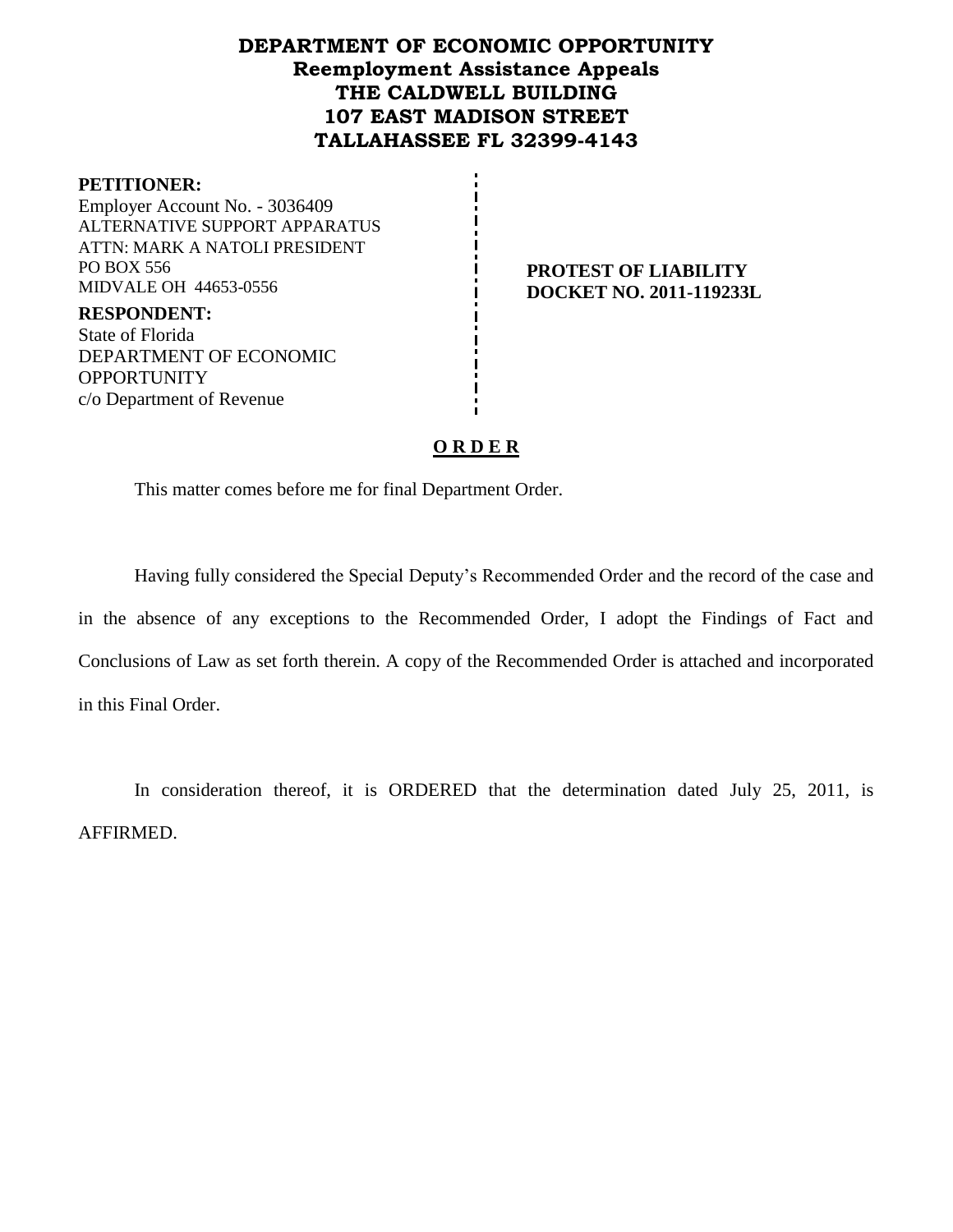#### **JUDICIAL REVIEW**

Any request for judicial review must be initiated within 30 days of the date the Order was filed. Judicial review is commenced by filing one copy of a *Notice of Appeal* with the DEPARTMENT OF ECONOMIC OPPORTUNITY at the address shown at the top of this Order and a second copy, with filing fees prescribed by law, with the appropriate District Court of Appeal. It is the responsibility of the party appealing to the Court to prepare a transcript of the record. If no court reporter was at the hearing, the transcript must be prepared from a copy of the Special Deputy's hearing recording, which may be requested from the Office of Appeals.

Cualquier solicitud para revisión judicial debe ser iniciada dentro de los 30 días a partir de la fecha en que la Orden fue registrada. La revisión judicial se comienza al registrar una copia de un *Aviso de Apelación* con la Agencia para la Innovación de la Fuerza Laboral [*DEPARTMENT OF ECONOMIC OPPORTUNITY]* en la dirección que aparece en la parte superior de este *Orden* y una segunda copia, con los honorarios de registro prescritos por la ley, con el Tribunal Distrital de Apelaciones pertinente. Es la responsabilidad de la parte apelando al tribunal la de preparar una transcripción del registro. Si en la audiencia no se encontraba ningún estenógrafo registrado en los tribunales, la transcripción debe ser preparada de una copia de la grabación de la audiencia del Delegado Especial [*Special Deputy*], la cual puede ser solicitada de la Oficina de Apelaciones.

Nenpòt demann pou yon revizyon jiridik fèt pou l kòmanse lan yon peryòd 30 jou apati de dat ke Lòd la te depoze a. Revizyon jiridik la kòmanse avèk depo yon kopi yon *Avi Dapèl* ki voye bay DEPARTMENT OF ECONOMIC OPPORTUNITY lan nan adrès ki parèt pi wo a, lan tèt *Lòd* sa a e yon dezyèm kopi, avèk frè depo ki preskri pa lalwa, bay Kou Dapèl Distrik apwopriye a. Se responsabilite pati k ap prezante apèl la bay Tribinal la pou l prepare yon kopi dosye a. Si pa te gen yon stenograf lan seyans lan, kopi a fèt pou l prepare apati de kopi anrejistreman seyans lan ke Adjwen Spesyal la te fè a, e ke w ka mande Biwo Dapèl la voye pou ou.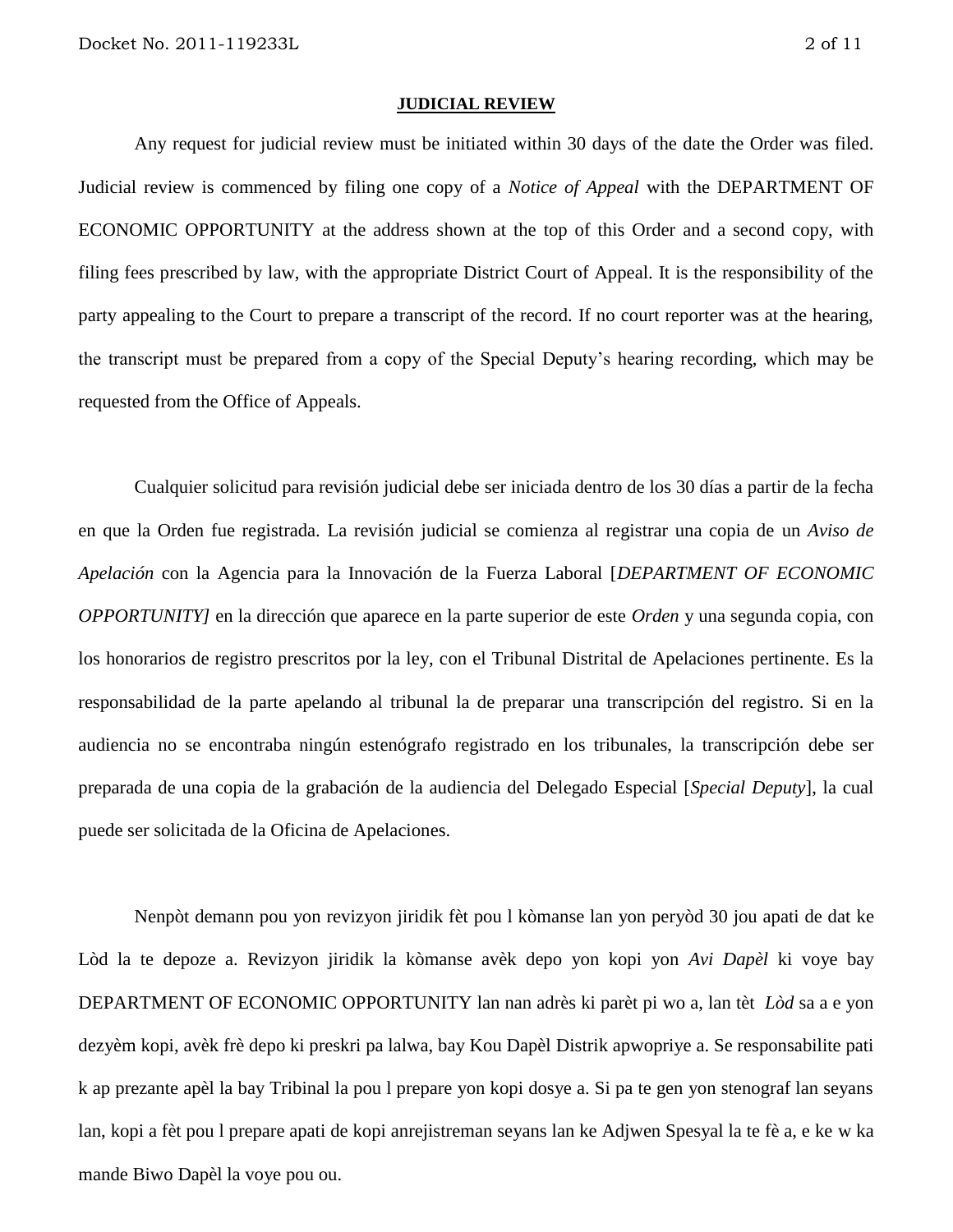DONE and ORDERED at Tallahassee, Florida, this day of **July, 2012**.



Altemese Smith, Assistant Director, Reemployment Assistance Services DEPARTMENT OF ECONOMIC OPPORTUNITY

FILED ON THIS DATE PURSUANT TO § 120.52, FLORIDA STATUTES, WITH THE DESIGNATED DEPARTMENT CLERK, RECEIPT OF WHICH IS HEREBY ACKNOWLEDGED.

\_\_\_\_\_\_\_\_\_\_\_\_\_\_\_\_\_\_\_\_\_\_\_\_\_\_\_\_ \_\_\_\_\_\_\_\_\_\_\_\_ DEPUTY CLERK DATE

#### **CERTIFICATE OF SERVICE**

**I HEREBY CERTIFY that true and correct copies of the foregoing Final Order have been furnished to the persons listed below in the manner described, on the \_\_\_\_\_\_\_ day of July, 2012**.

Shmun 12.Z

SHANEDRA Y. BARNES, Special Deputy Clerk DEPARTMENT OF ECONOMIC OPPORTUNITY Reemployment Assistance Appeals 107 EAST MADISON STREET TALLAHASSEE FL 32399-4143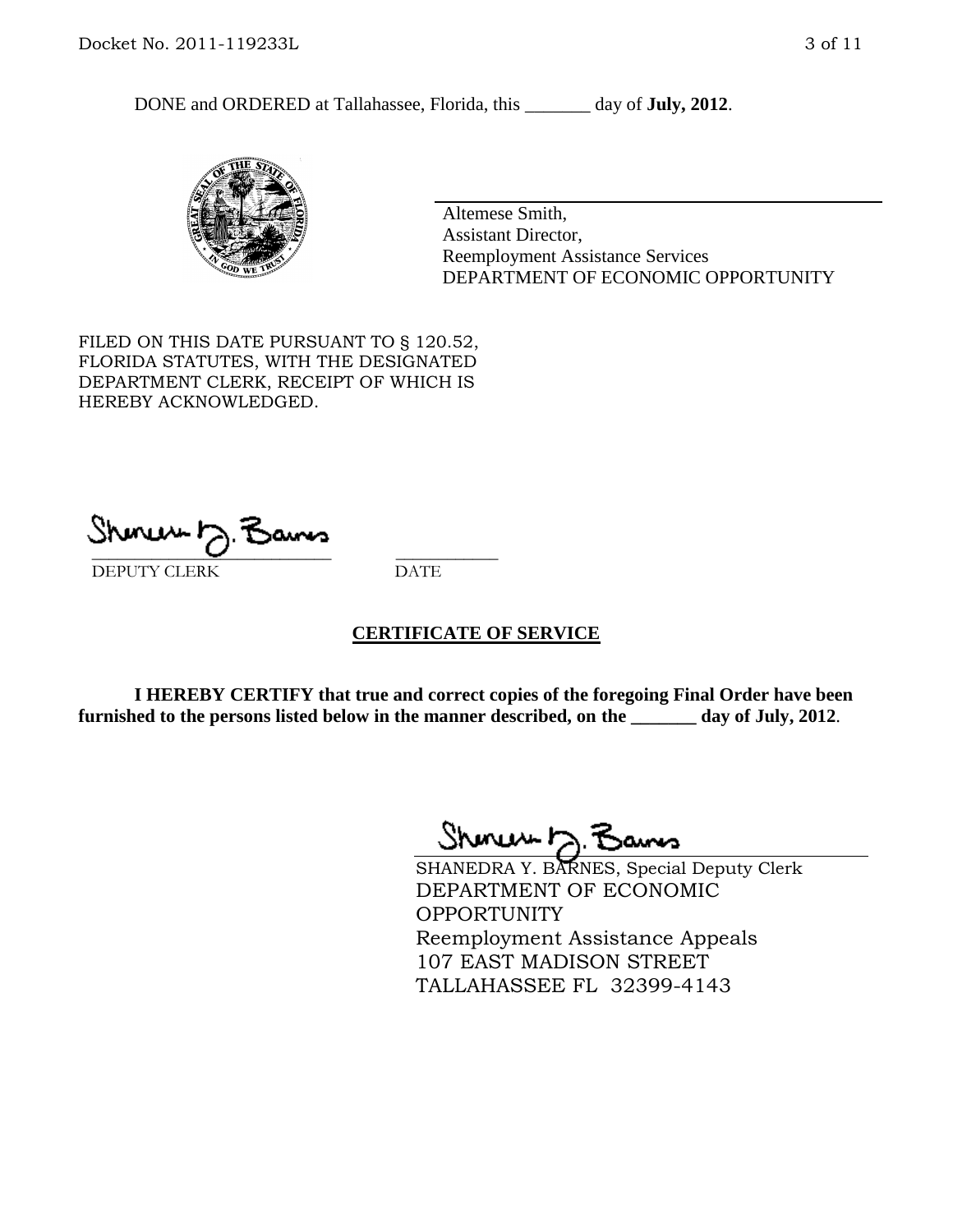By U.S. Mail:

ALTERNATIVE SUPPORT APPARATUS ATTN: MARK A NATOLI PRESIDENT PO BOX 556 MIDVALE OH 44653-0556

JAMES HEADLY 5625 MERRIMAC DRIVE SARASOTA FL 34231

ALTERNATIVE SUPPORT APPARATUS ALTERNATIVE SUPPORT APPARATUS ATTN: MARK A NATOLI PRESIDENT 5609 GUNDY DRIVE MIDVALE OH 44621

DEPARTMENT OF REVENUE ATTN: VANDA RAGANS - CCOC #1 4624 5050 WEST TENNESSEE STREET TALLAHASSEE FL 32399

DOR BLOCKED CLAIMS UNIT ATTENTION MYRA TAYLOR P O BOX 6417 TALLAHASSEE FL 32314-6417

State of Florida DEPARTMENT OF ECONOMIC OPPORTUNITY c/o Department of Revenue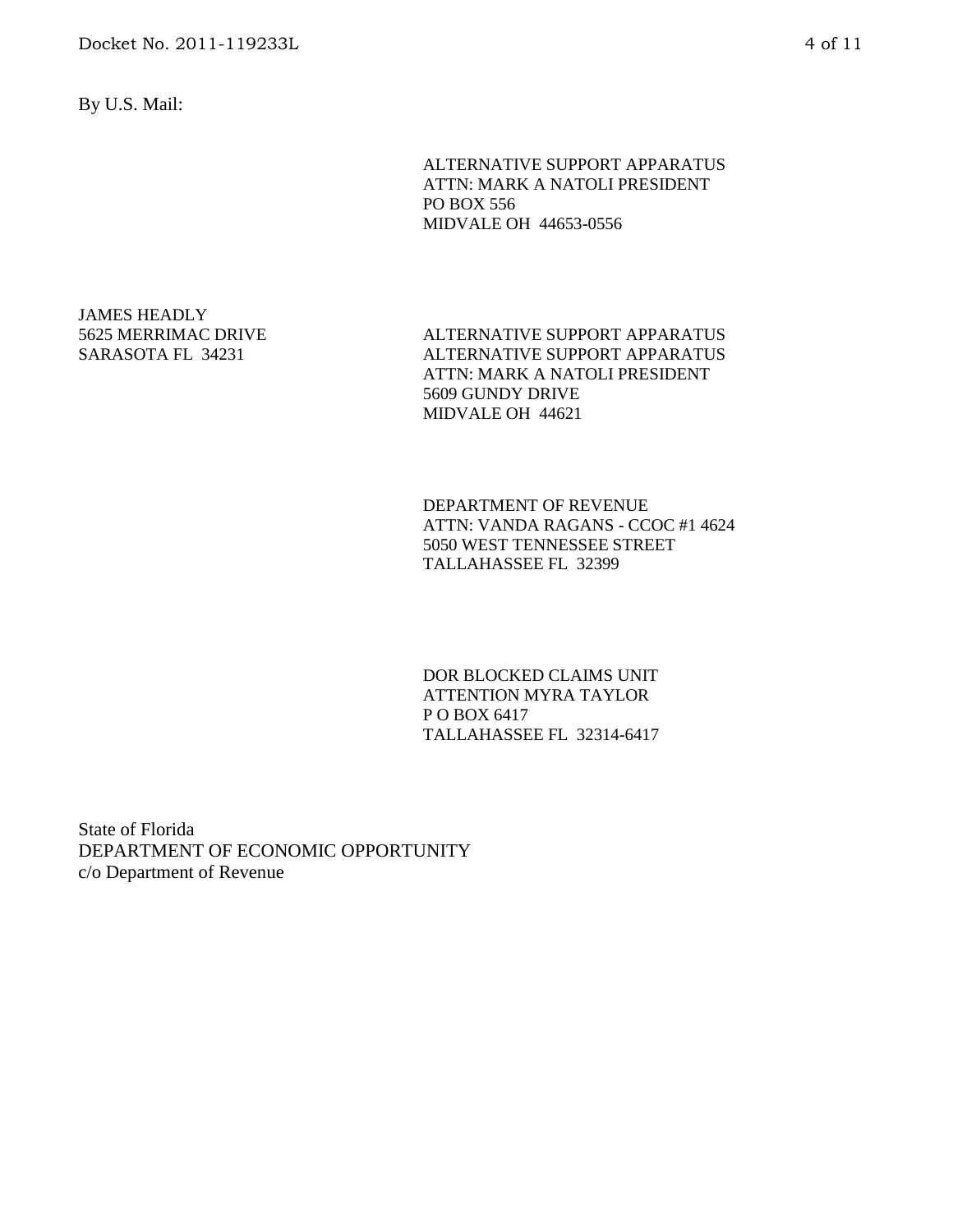# **DEPARTMENT OF ECONOMIC OPPORTUNITY Unemployment Compensation Appeals**

MSC 347 CALDWELL BUILDING 107 EAST MADISON STREET TALLAHASSEE FL 32399-4143

#### **PETITIONER:**

Employer Account No. - 3036409 ALTERNATIVE SUPPORT APPARATUS ATTN: MARK A NATOLI PRESIDENT PO BOX 556 MIDVALE OH 44653-0556

### **PROTEST OF LIABILITY DOCKET NO. 2011-119233L**

**RESPONDENT:** State of Florida DEPARTMENT OF ECONOMIC **OPPORTUNITY** c/o Department of Revenue

**RECOMMENDED ORDER OF SPECIAL DEPUTY**

TO: Assistant Director, Interim Executive Director, Unemployment Compensation Services DEPARTMENT OF ECONOMIC OPPORTUNITY

This matter comes before the undersigned Special Deputy pursuant to the Petitioner's protest of the Respondent's determination dated July 25, 2011.

After due notice to the parties, a telephone hearing was held on May 30, 2012. The Petitioner, represented by its president, appeared and testified. The Respondent, represented by a Department of Revenue Tax Specialist II, appeared and testified. The Joined Party appeared and testified.

The record of the case, including the recording of the hearing and any exhibits submitted in evidence, is herewith transmitted. Proposed Findings of Fact and Conclusions of Law were not received.

#### **Issue:**

Whether services performed for the Petitioner by the Joined Party and other individuals in sales constitute insured employment pursuant to Sections 443.036(19), 443.036(21); 443.1216, Florida Statutes, and if so, the effective date of the liability.

Whether the Petitioner meets liability requirements for Florida unemployment compensation contributions, and if so, the effective date of liability, pursuant to Sections 443.036(19); 443.036(21), Florida Statutes.

#### **Findings of Fact:**

1. The Petitioner is a company located in Ohio which manufactures and markets off-road emergency vehicles. The Petitioner's vehicles are usually sold by dealers to municipalities and other government entities.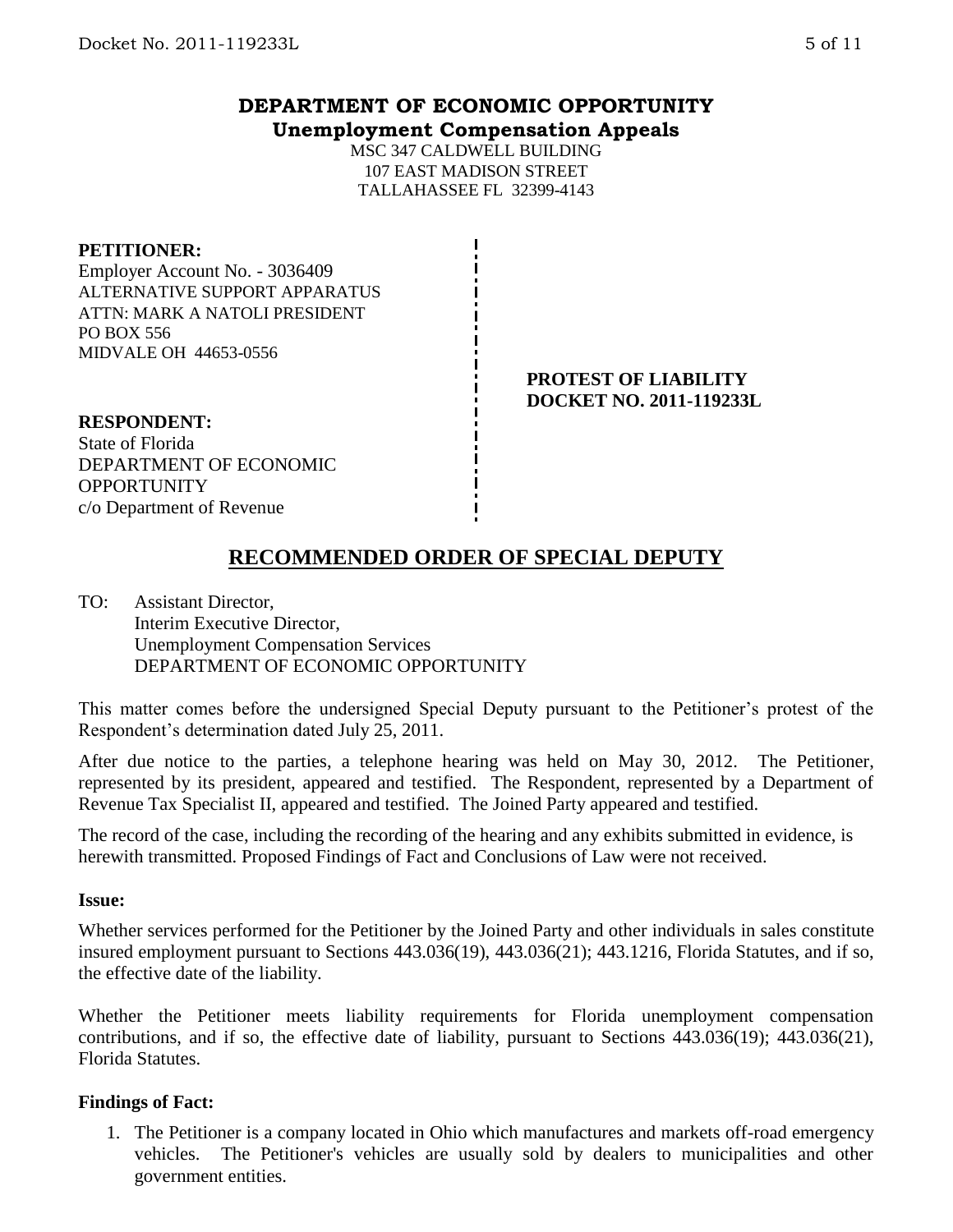- 2. The Joined Party is a resident of Florida who has an extensive history of employment in sales. Prior to August 2010 the Joined Party was last employed by a company that was a dealer for the Petitioner's vehicles. The Petitioner's president became acquainted with the Joined Party through that association. The dealer went out of business and the Joined Party lost his employment. The Petitioner then offered the Joined Party work as a sales representative for the Petitioner. The Joined Party accepted the offer and began work on or about August 1, 2010.
- 3. There was no written contract or agreement between the parties other than a document stating what was expected of the Joined Party in regards to sales results. The Petitioner told the Joined Party that the rate of pay was \$1,250 per bi-monthly pay period, with paydays on the first and fifteenth of each month.
- 4. The Joined Party flew to Ohio for two days of initial training in August 2010. The Petitioner paid for the flight, the hotel, meals, and other expenses in connection with the training. The training was provided by the individual the Joined Party was to report to, the Sales Manager. The training consisted of how to represent the product, how to do a quote, how to operate the off-road vehicles, and the features and benefits of the Petitioner's vehicles. The Petitioner informed the Joined Party that the Joined Party was the sales representative for Florida but that the Petitioner would also allow the Joined Party to make sales in Georgia and Alabama.
- 5. The Petitioner determined the prices of the Petitioner's vehicles. The Petitioner has a long list of options that may be installed on the vehicles. It was the Joined Party's responsibility to contact potential customers, demonstrate the vehicle, determine what options the customer wanted, mark the options on the quote sheet, and quote the total price to the customer.
- 6. The Petitioner provided the Joined Party with a truck, a trailer, and an off-road demonstration vehicle. The Petitioner was responsible for the fuel, maintenance, repairs, license, insurance, and other costs of operating the truck, trailer, and demonstration vehicle. The Petitioner provided the Joined Party with a credit card to be used for business expenses. The Petitioner provided the Joined Party with a cell phone for company business. The Petitioner provided the Joined Party with business cards listing the Petitioner's name, logo, business address, website address, the Joined Party's name and title of sales representative, and the Joined Party's telephone number. The Petitioner provided the Joined Party with a company e-mail address.
- 7. The Petitioner provided the Joined Party with sales leads. The Joined Party was required to make contact with the sales leads and was required to report the status of each of the leads. The Joined Party reported directly to the Sales Manager but also reported to the Petitioner's president. The Joined Party was required to provide a written report to the president, at least monthly, listing all of the sales attempts and contacts that the Joined Party had made during the month and the status of those sales contacts.
- 8. The Joined Party was prohibited from selling products or performing any services for a competitor. The Joined Party believed that he was not allowed to hire others to perform the work for him. The Joined Party did not have any investment in a business, did not have an occupational or business license, and did not offer his services to the general public. The Joined Party always believed that he was the Petitioner's employee.
- 9. The Petitioner paid the Joined Party \$1,250 on each bi-monthly pay day until March 1, 2011, when the Petitioner unilaterally reduced the Joined Party's pay to \$575 per bi-monthly pay period. The Petitioner did not withhold any taxes from the pay and did not provide any fringe benefits such as medical insurance or retirement benefits. The Joined Party never took a vacation and was never absent from work except for one occasion when he had the flu. The Joined Party was allowed to take time off from work without a reduction in pay.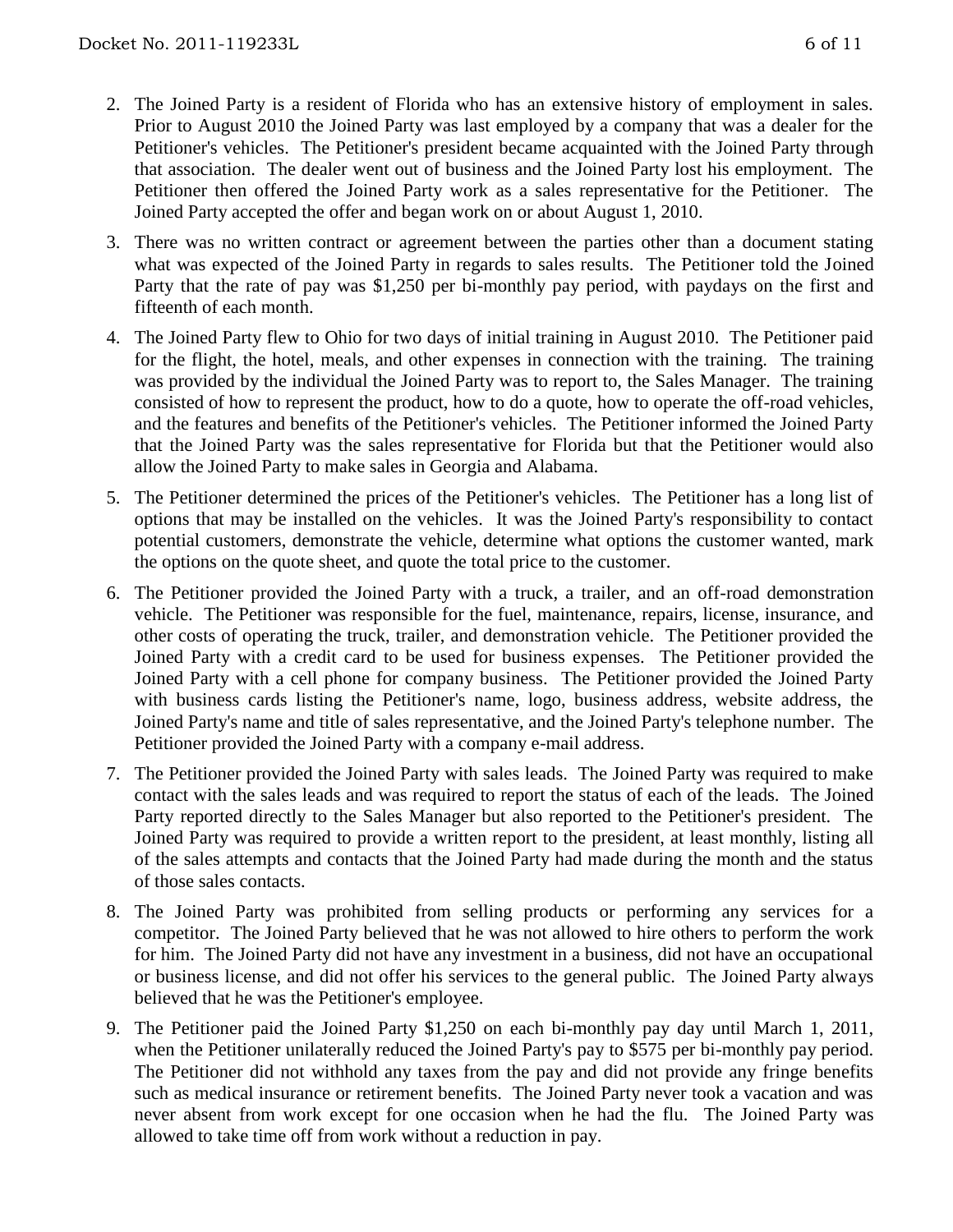- 10. At the end of 2010 the Petitioner reported the Joined Party's earnings for 2010 on Form 1099- MISC as nonemployee compensation. The Petitioner reported earnings of \$11,250.00 for 2010.
- 11. Either party had the right to terminate the relationship at any time without a penalty for breach of contract. The Joined Party devoted his full efforts toward selling the Petitioner's products, however, due to the economy potential customers told the Joined Party that they did not have the money in their budgets to purchase the vehicles. The Petitioner's president was not satisfied with the Joined Party's sales efforts due to the lack of sales and terminated the Joined Party on June 1, 2011.
- 12. The Joined Party filed a claim for unemployment compensation benefits effective June 5, 2011. His filing on that date established a base period consisting of the 2010 calendar year. When the Joined Party did not receive credit for his earnings with the Petitioner a *Request for Reconsideration of Monetary Determination* was filed and an investigation was assigned to the Department of Revenue to determine if the Joined Party performed services for the Petitioner as an employee or as an independent contractor.
- 13. On July 25, 2011, the Department of Revenue issued a determination holding that the Joined Party and other individuals performing services as sales are the Petitioner's employees retroactive to August 14, 2010. The Petitioner filed a timely protest by mail postmarked August 12, 2011.

### **Conclusions of Law:**

- 14. The issue in this case, whether services performed for the Petitioner by the Joined Party constitute employment subject to the Florida Unemployment Compensation Law, is governed by Chapter 443, Florida Statutes. Section 443.1216(1)(a)2., Florida Statutes, provides that employment subject to the chapter includes service performed by individuals under the usual common law rules applicable in determining an employer-employee relationship.
- 15. The Supreme Court of the United States held that the term "usual common law rules" is to be used in a generic sense to mean the "standards developed by the courts through the years of adjudication." United States v. W.M. Webb, Inc., 397 U.S. 179 (1970).
- 16. The Supreme Court of Florida adopted and approved the tests in 1 Restatement of Law, Agency 2d Section 220 (1958), for use to determine if an employment relationship exists. See Cantor v. Cochran, 184 So.2d 173 (Fla. 1966); Miami Herald Publishing Co. v. Kendall, 88 So.2d 276 (Fla. 1956); Magarian v. Southern Fruit Distributors, 1 So.2d 858 (Fla. 1941); see also Kane Furniture Corp. v. R. Miranda, 506 So.2d 1061 (Fla. 2d DCA 1987). In Brayshaw v. Agency for Workforce Innovation, et al; 58 So.3d 301 (Fla. 1st DCA 2011) the court stated that the statute does not refer to other rules or factors for determining the employment relationship and, therefore, the Department is limited to applying only Florida common law in determining the nature of an employment relationship.
- 17. Restatement of Law is a publication, prepared under the auspices of the American Law Institute, which explains the meaning of the law with regard to various court rulings. The Restatement sets forth a nonexclusive list of factors that are to be considered when judging whether a relationship is an employment relationship or an independent contractor relationship.
- 18. 1 Restatement of Law, Agency 2d Section 220 (1958) provides:
	- (1) A servant is a person employed to perform services for another and who, in the performance of the services, is subject to the other's control or right of control.
	- (2) The following matters of fact, among others, are to be considered:
		- (a) the extent of control which, by the agreement, the business may exercise over the details of the work;
		- (b) whether or not the one employed is engaged in a distinct occupation or business;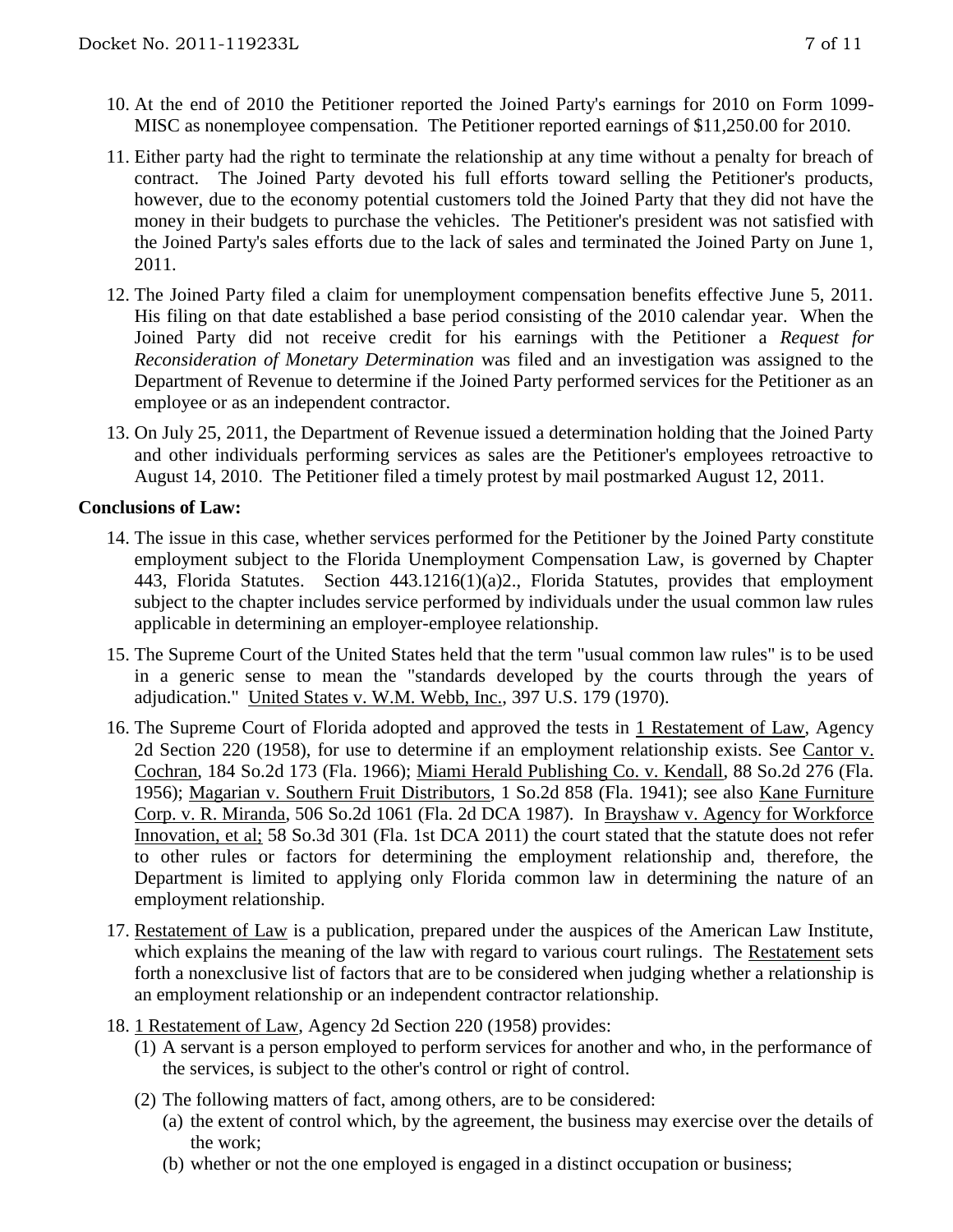- (c) the kind of occupation, with reference to whether, in the locality, the work is usually done under the direction of the employer or by a specialist without supervision;
- (d) the skill required in the particular occupation;
- (e) whether the employer or the worker supplies the instrumentalities, tools, and the place of work for the person doing the work;
- (f) the length of time for which the person is employed;
- (g) the method of payment, whether by the time or by the job;
- (h) whether or not the work is a part of the regular business of the employer;
- (i) whether or not the parties believe they are creating the relation of master and servant;
- (j) whether the principal is or is not in business.
- 19. Comments in the Restatement explain that the word "servant" does not exclusively connote manual labor, and the word "employee" has largely replaced "servant" in statutes dealing with various aspects of the working relationship between two parties.
- 20. In Department of Health and Rehabilitative Services v. Department of Labor & Employment Security, 472 So.2d 1284 (Fla. 1<sup>st</sup> DCA 1985) the court confirmed that the factors listed in the Restatement are the proper factors to be considered in determining whether an employer-employee relationship exists. However, in citing La Grande v. B&L Services, Inc., 432 So.2d 1364, 1366 (Fla.  $1<sup>st</sup> DCA$  1983), the court acknowledged that the question of whether a person is properly classified an employee or an independent contractor often can not be answered by reference to "hard and fast" rules, but rather must be addressed on a case-by-case basis.
- 21. In Keith v. News & Sun Sentinel Co., 667 So.2d 167 (Fla. 1995) the Court held that in determining the status of a working relationship, the agreement between the parties should be examined if there is one. In providing guidance on how to proceed absent an express agreement the Court stated "In the event that there is no express agreement and the intent of the parties can not be otherwise determined, courts must resort to a fact specific analysis under the Restatement based on the actual practice of the parties."
- 22. The evidence presented in this case does not establish the existence of any written or verbal agreement or contract specifying that the Joined Party was engaged by the Petitioner as an independent contractor. The Joined Party testified that he always believed that he was the Petitioner's employee.
- 23. The Petitioner's business is the manufacture and sale of specialty off-road vehicles. The Joined Party was engaged to sell the Petitioner's vehicles in Florida, Georgia, and Alabama. The work performed by the Joined Party was not separate and distinct from the Petitioner's business but was an integral and necessary part of the business. The Joined Party was prohibited from performing services for a competitor. The Petitioner provided everything that was needed to perform the work. The Petitioner provided a truck, a trailer, and a demonstration vehicle. The Petitioner provided the Joined Party with a telephone. The Petitioner was responsible for the payment of all business expenses. The Joined Party did not have any investment in a business and did not have any expenses in connection with the work. The Joined Party was not at risk of suffering a financial loss from performing services for the Petitioner.
- 24. The Petitioner provided training to the Joined Party concerning, among other things, how to represent the Petitioner's product. Although the Joined Party has extensive experience in sales it was not shown that any skill or special knowledge was required to perform the work. The greater the skill or special knowledge required to perform the work, the more likely the relationship will be found to be one of independent contractor. Florida Gulf Coast Symphony v. Florida Department of Labor & Employment Sec., 386 So.2d 259 (Fla. 2d DCA 1980)
- 25. The Joined Party was paid by time worked rather than by production. The method of pay and the rate of pay were controlled solely by the Petitioner and the Petitioner unilaterally reduced the pay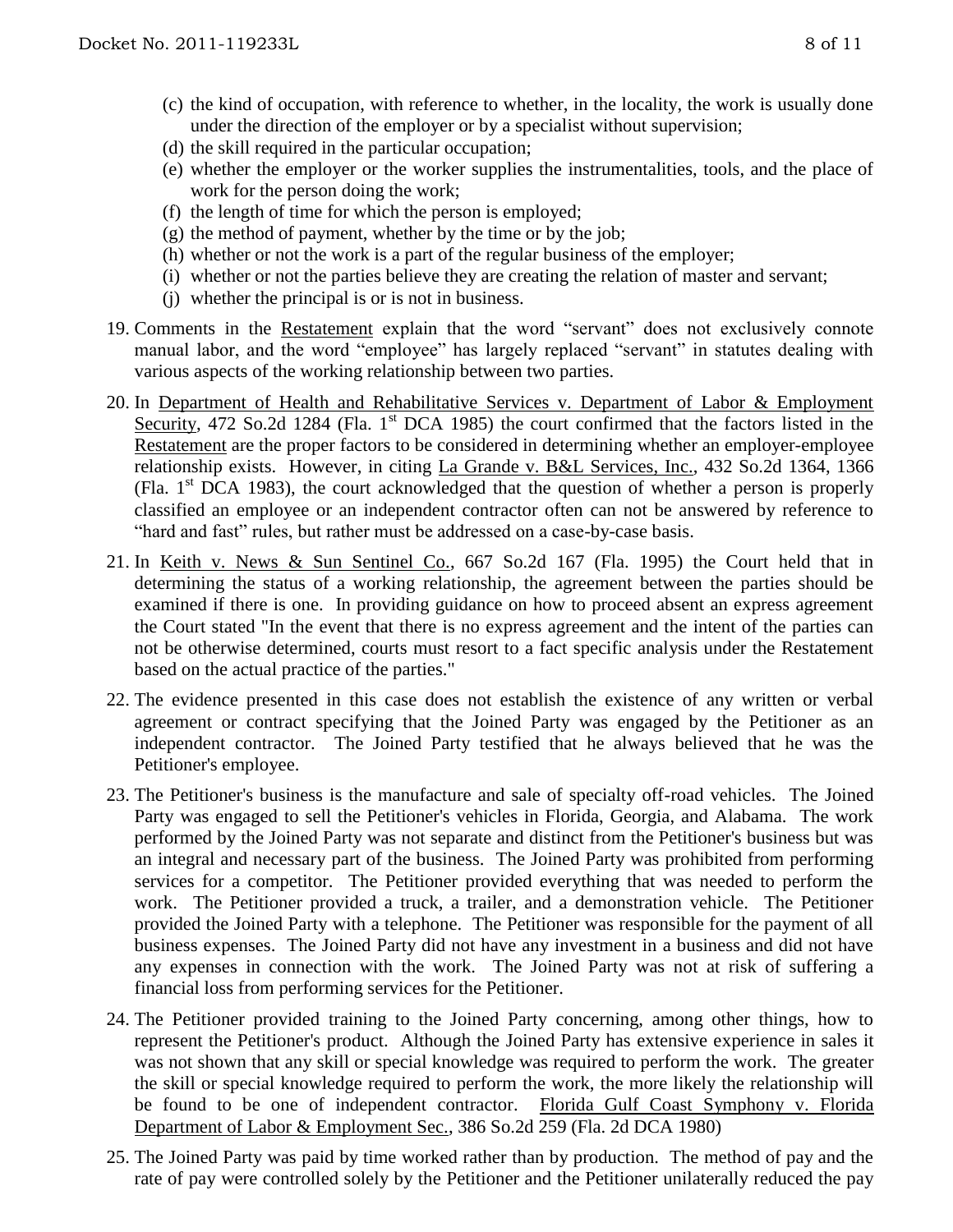on March 1, 2011. Section 443.1217(1), Florida Statutes, provides that the wages subject to the Unemployment Compensation Law include all remuneration for employment including commissions, bonuses, back pay awards, and the cash value of all remuneration in any medium other than cash. The fact that the Petitioner chose not to withhold payroll taxes or provide fringe benefits does not, standing alone, establish an independent contractor relationship.

- 26. Although the Joined Party worked from a remote location, his residence in Florida, the Petitioner supervised the Joined Party and his activities. The Joined Party was required to report to both his immediate supervisor, the Sales Manager, and the Petitioner's president. The Joined Party was required to report all sales attempts and contacts with prospective customers. He was required to contact each of the leads provided by the Petitioner and to report on the progress of each lead. These facts demonstrate that the Petitioner had the right to control how the work was performed and exercised that control. It is not necessary for the employer to actually direct or control the manner in which the services are performed; it is sufficient if the agreement provides the employer with the right to direct and control the worker. Of all the factors, the right of control as to the mode of doing the work is the principal consideration. VIP Tours v. State, Department of Labor and Employment Security,  $449$  So.2d 1307 (Fla.  $5<sup>th</sup>$  DCA 1984)
- 27. The Joined Party performed services exclusively for the Petitioner from August 1, 2010, until June 1, 2011, a period of ten months. Either party had the right to terminate the relationship at anytime without incurring liability for breach of contract. These facts reveal the existence of an at-will relationship of relative permanence. The Petitioner discharged the Joined Party. In Cantor v. Cochran, 184 So.2d 173 (Fla. 1966), the court in quoting 1 Larson, Workmens' Compensation Law, Section 44.35 stated: "The power to fire is the power to control. The absolute right to terminate the relationship without liability is not consistent with the concept of independent contractor, under which the contractor should have the legal right to complete the project contracted for and to treat any attempt to prevent completion as a breach of contract."
- 28. In Adams v. Department of Labor and Employment Security, 458 So.2d 1161 (Fla. 1st DCA 1984), the Court held that if the person serving is merely subject to the control of the person being served as to the results to be obtained, he is an independent contractor. If the person serving is subject to the control of the person being served as to the means to be used, he is not an independent contractor. It is the right of control, not actual control or interference with the work which is significant in distinguishing between an independent contractor and a servant. The Court also determined that the Department had authority to make a determination applicable not only to the worker whose unemployment benefit application initiated the investigation, but to all similarly situated workers.
- 29. Section 443.036(21), Florida Statutes defines "employment" as a service subject to this chapter under s. 443.1216 which is performed by an employee for the person employing him or her. It is concluded that the services performed for the Petitioner by the Joined Party constitute employment.
- 30. Section 443.1216, Florida Statutes, provides in pertinent part that employment, as defined in 443.036, is subject to this chapter under the following conditions:
	- (7) The employment subject to this chapter includes an individual's entire service, performed inside or both inside and outside this state if:
		- (a) The service is localized within this state; or
		- (b) The service is not localized within any state, but some of the service is performed in this state, and:
			- 1. The base of operations, or, if there is no base of operations, the place from which the service is directed or controlled, is located within this state; or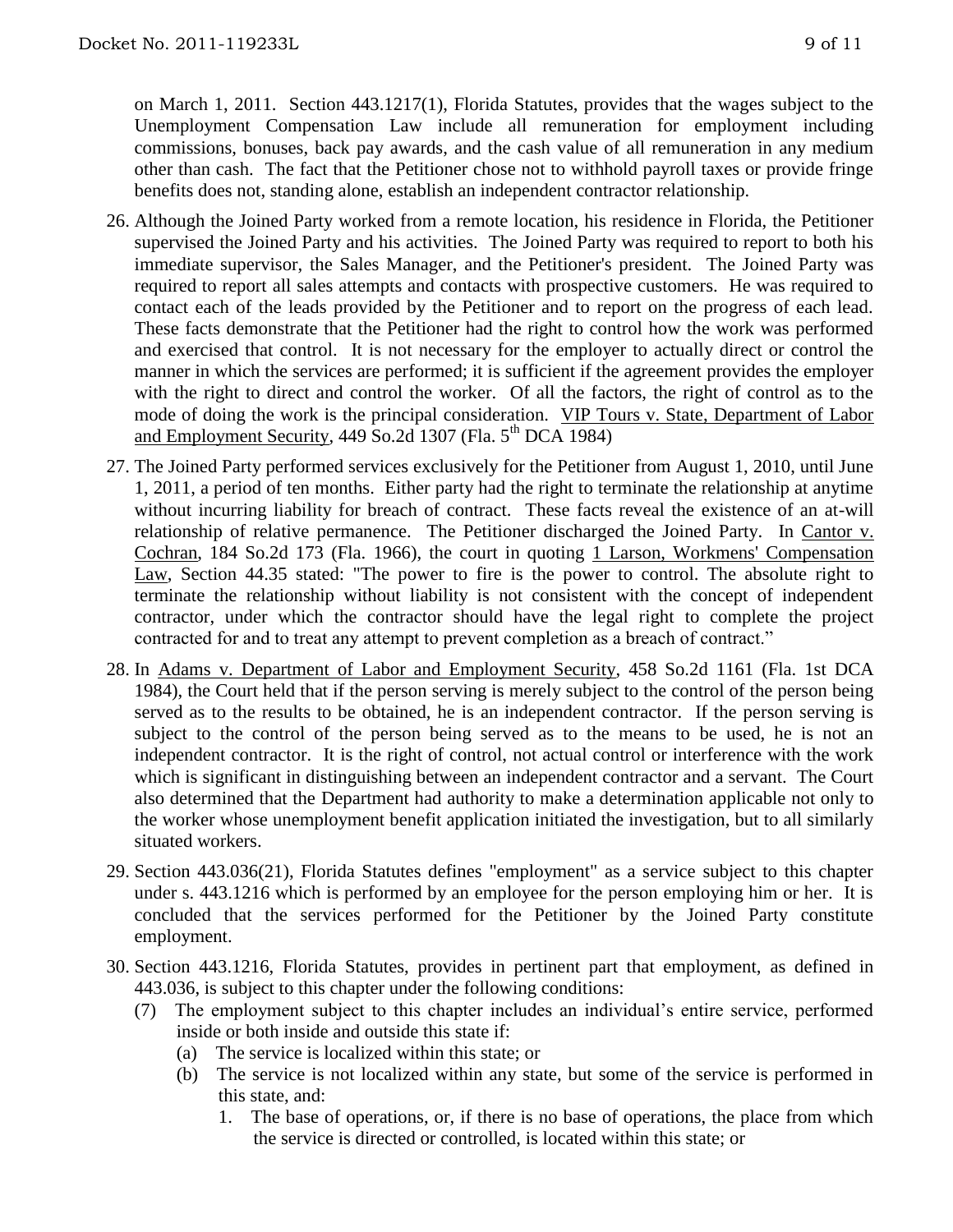- 2. The base of operations or place from which the service is directed or controlled is not located within any state in which some part of the service is performed, but the individual's residence is located within this state.
- 31. The Petitioner's base of operations is in Ohio. Although the Joined Party made trips to the factory in Ohio from his residence in Florida, the Joined Party did not perform services for the Petitioner in Ohio. Thus, the employment is subject to the Florida Unemployment Compensation Law.
- 32. Section 443,1215, Florida Statutes, provides:
	- 1) Each of the following employing units is an employer subject to this chapter:
		- (a) An employing unit that:
			- 1. In a calendar quarter during the current or preceding calendar year paid wages of at least \$1,500 for service in employment; or
			- 2. For any portion of a day in each of 20 different calendar weeks, regardless of whether the weeks were consecutive, during the current or the preceding calendar year, employed at least one individual in employment, irrespective of whether the same individual was in employment during each day
- 33. The Joined Party began employment with the Petitioner on August 1, 2010. He performed services during the third and fourth calendar quarters 2010 and received wages in the amount of \$11,250.00. Thus, the Petitioner paid wages of at least \$1,500 during a calendar quarter and has established liability for payment of unemployment compensation tax on the Joined Party's wages.
- 34. The July 25, 2011, determination holds the Petitioner liable for payment of unemployment compensation tax effective August 14, 2010. Since the Joined Party began his employment on August 1, 2010, the correct effective date of liability is August 1, 2010.

**Recommendation:** It is recommended that the determination dated July 25, 2011, be MODIFIED to reflect the effective date of liability as August 1, 2010. As modified it is recommended that the determination be AFFIRMED.

Respectfully submitted on June 4, 2012.



R. O. SMITH, Special Deputy Office of Appeals

A party aggrieved by the *Recommended Order* may file written exceptions to the Director at the address shown above within fifteen days of the mailing date of the *Recommended Order*. Any opposing party may file counter exceptions within ten days of the mailing of the original exceptions. A brief in opposition to counter exceptions may be filed within ten days of the mailing of the counter exceptions. Any party initiating such correspondence must send a copy of the correspondence to each party of record and indicate that copies were sent.

Una parte que se vea perjudicada por la *Orden Recomendada* puede registrar excepciones por escrito al Director Designado en la dirección que aparece arriba dentro de quince días a partir de la fecha del envío por correo de la *Orden Recomendada*. Cualquier contraparte puede registrar contra-excepciones dentro de los diez días a partir de la fecha de envió por correo de las excepciones originales. Un sumario en oposición a contra-excepciones puede ser registrado dentro de los diez días a partir de la fecha de envío por correo de las contra-excepciones. Cualquier parte que dé inicio a tal correspondencia debe enviarle una copia de tal correspondencia a cada parte contenida en el registro y señalar que copias fueron remitidas.